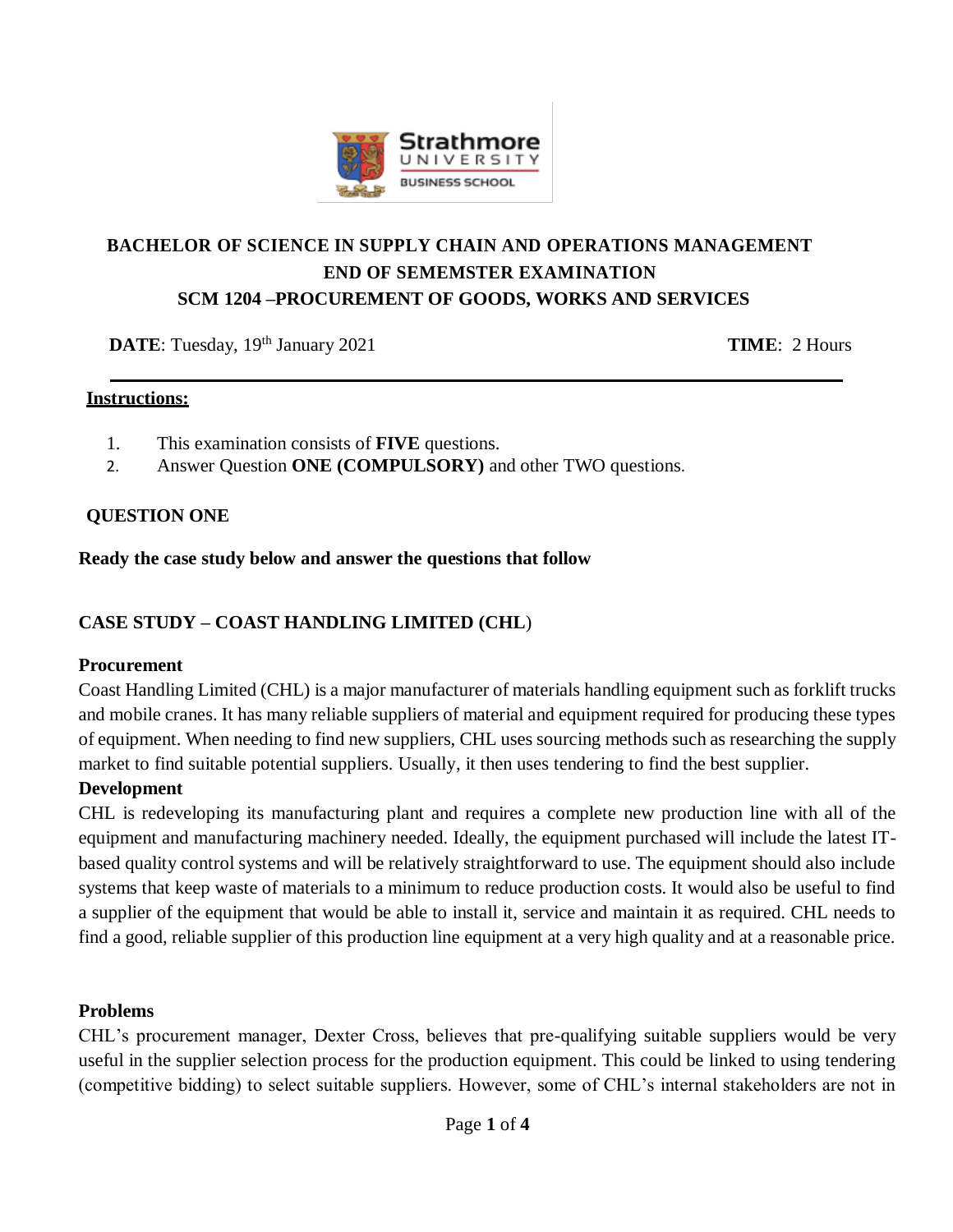favour of using a tendering process to find a suitable supplier. These include the management team that is in charge of the production process that the new equipment is required for, and the team responsible for overseeing the installation of the new equipment. These stakeholders would prefer to be involved in finding the right supplier by negotiating with known suppliers, instead of using the tendering process.

Much of the equipment will need to be of a bespoke nature. Dexter is currently searching the supply market, but is finding that there are not many suppliers that can fulfil these requirements. Therefore, Dexter has categorised the equipment as a 'strategic' purchase.

Another problem is that CHL's procurement manager and his team are relatively inexperienced at purchasing anything other than commonly used items and basic equipment. The supply markets for the commonly used items have usually had suppliers that have been located closely to CHL and have contained many suppliers.

Finally, if CHL purchases the production equipment internationally, the procurement manager will need to consider methods of payment. He has been advised that either 'confirmed' or 'irrevocable' letters of credit are the most secure payment method.

#### **These questions relate to the case study and should be answered in the context of the information provided**.

a) Explain the term 'supplier pre-qualification' and how it might assist CHL's sourcing process.

**(4 marks**)

- b) Outline **FIVE** supplier selection criteria that CHL's procurement manager might use when selecting suppliers. **(5 marks)**
- c) Financial checks on potential suppliers are important selection criteria for the identification and qualification of appropriate suppliers. Explain **TWO** financial checks that CHL's procurement manager could use when sourcing suppliers.

**(4 marks)**

- d) Highlight **TWO** advantages and **TWO** disadvantages for CHL of using open tendering process. **(4marks)**
- e) When carrying out the tender process, it is considered good practice to debrief unsuccessful bidders. Outline **FIVE** topics that might be included by CHL in the debriefing process. **(5 marks)**
- f) Explain the meaning of the term 'letter of credit' in the context of payment mechanisms to international suppliers **(4 marks)**
- g) Explain **TWO** risks that CHL may be faced with when sourcing from international markets.

**(4 marks)**

### **QUESTION TWO**

(a) Discuss FIVE examples of ethical or unethical behaviour that could be addressed in an ethical code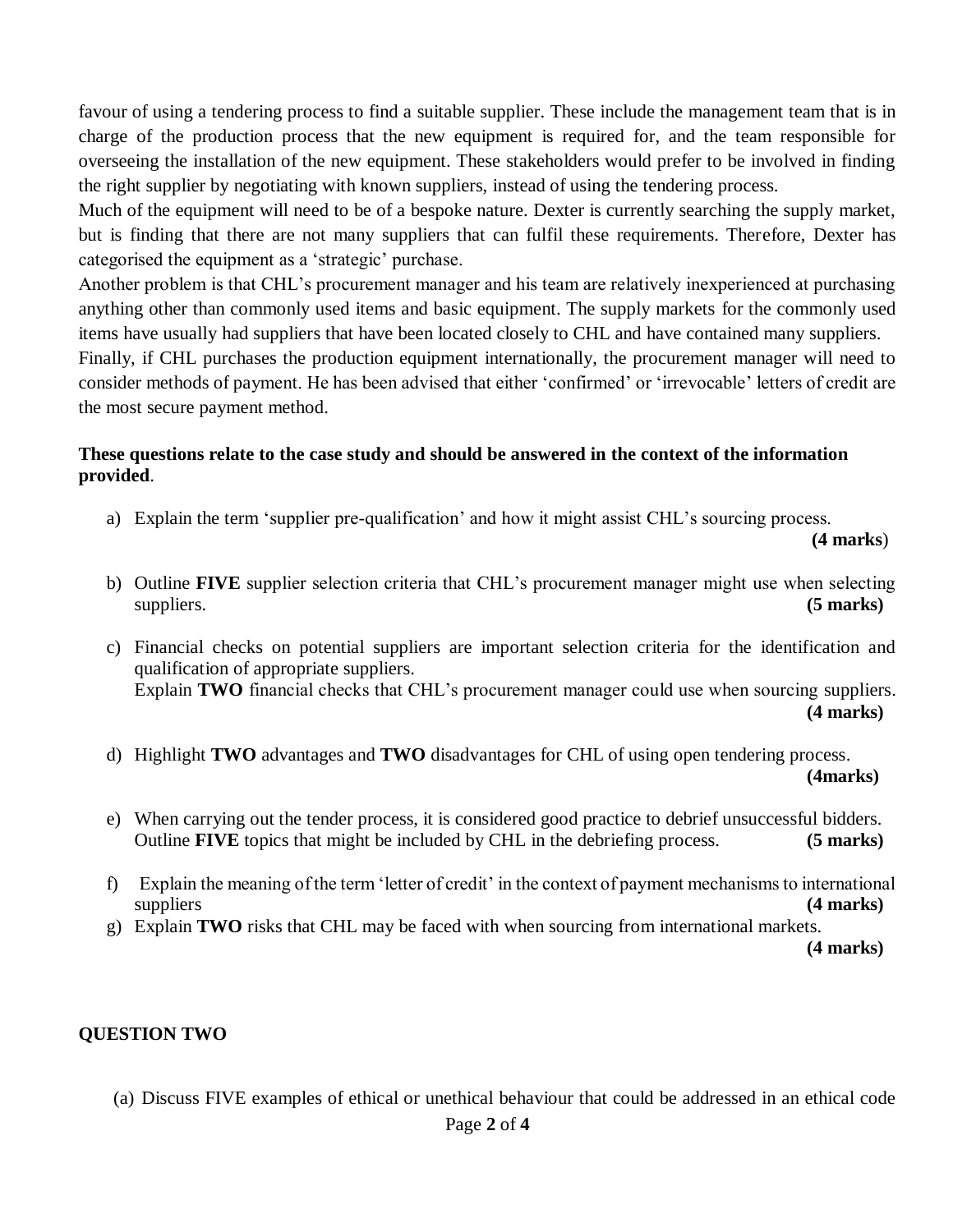for procurement professionals. **(5 marks)**

- (b) Distinguish between straight rebuy, modified rebuy and new buy and why the distinction is important in relation to sourcing. **(6 marks)**
- (c) Explain THREE pre contract award activities in the procurement process. **(3 Marks)**
- (d) Explain ways in which contract performance monitoring and review may be carried out in an engineering organization. **(6 marks)**

### **QUESTION THREE**

(a) Differentiate between the following in the context of Procurement and Supply Chain Management  **(2 marks each)**

- i. Procurement and Supply Chain Management
- ii. Independent and Dependent Demand
- iii. Backorder and Fillrate
- iv. Ordering cost and holding cost
- v. Risk identification and Risk assessment
- (b) Explain the distinctive features of services procurement, detailing with relevant examples why its specifications would be different from other procurement types **(10 Marks)**

# **QUESTION FOUR**

(a) A toy manufacturing uses 48,000 rubber wheels per year for its popular dump truck series. The firm makes its own wheels, which it can produce at a rate of 800 per day. The toy trucks are assembled uniformly over the entire year. Carrying cost is Shs. 100 per wheel a year. Setup cost for a production run of a wheels is Shs.4500. The firm operates 240 days per year. Determine the :-

|                   | Optimal run size (optimal quantity produced).            | $(4$ marks)   |
|-------------------|----------------------------------------------------------|---------------|
| $\overline{11}$ . | Minimum total annual cost for carrying cost and setup.   | (4 marks)     |
| iii.              | Cycle time for the optimal run size.                     | $(1$ mark $)$ |
| iv.               | Highlight 3 assumptions of Economic Production Quantity. | $(3$ marks)   |

(b) Performance management is an important productivity tool for procurement function. Using the balanced Scorecard (BSC), identify and explain **TWO** Key Performance Indicators (KPIs) in **FOUR** major Supply Chain activities whilst identifying the relevant BSC perspective **( 8 marks)**